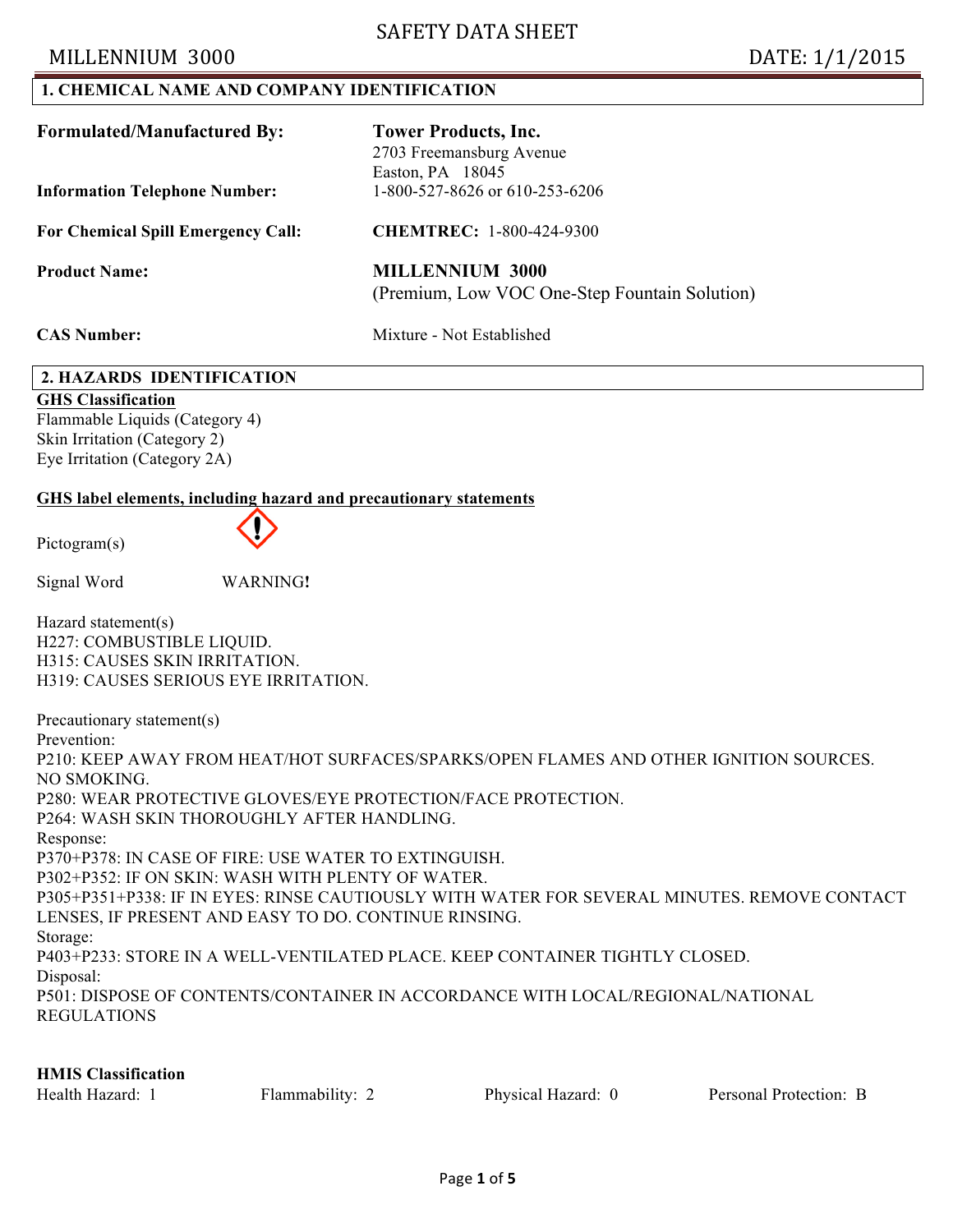# SAFETY DATA SHEET

## MILLENNIUM 3000 DATE: 1/1/2015

| 3. COMPOSITION / INFORMATION ON INGREDIENTS |                         |  |  |  |
|---------------------------------------------|-------------------------|--|--|--|
| <b>CAS Number</b>                           | *Concentration (weight) |  |  |  |
| $56 - 81 - 5$                               | $5 - 15\%$              |  |  |  |
| 1300-72-7                                   | $5 - 15\%$              |  |  |  |
| $111 - 76 - 2$                              | $1 - 10\%$              |  |  |  |
| 13446-18-9                                  | $1 - 10\%$              |  |  |  |
| 7631-99-4                                   | $1 - 10\%$              |  |  |  |
| 1310-73-2                                   | $1 - 10\%$              |  |  |  |
| 6915-15-7                                   | $1 - 10\%$              |  |  |  |
|                                             |                         |  |  |  |

\* In accordance with paragraph (i) of §1910.1200, exact chemical percentages (concentration) of composition have been withheld as a trade secret.

### **4. FIRST AID MEASURES**

**Exposure Routes**:Inhalation, Ingestion, Skin

**Eye Contact**:Flush with large volume of water for at least 15 minutes. Get immediate medical attention.

**Inhalation**: Remove to fresh air. Get immediate medical attention.

**Ingestion**: Get immediate medical attention. Do not induce vomiting.

**Skin Contact**:Flush area with large amounts of water for at least 15 minutes**.** Get immediate medical attention.

## **5. FIRE-FIGHTING MEASURES**

**Suitable extinguishing media**:Water. **Specific Hazards**:N/A

**Special protective equipment for fire-fighters**:Use self-contained breathing apparatus.

## **6. ACCIDENTAL RELEASE MEASURES**

## **Personal precautions and protective equipment:**

**Respiratory Protection**:Use supplied air equipment or respirators with proper NIOSH approved cartridges.

**Protective Gloves**:Impervious or chemical resistant gloves (consult safety equipment supplier).

**Eye Protection**:Chemical splash goggles recommended against potential eye contact.

**Other Protective Clothing and Equipment**:Safety shoes and aprons recommended.

#### **Methods for Clean-Up**:

**Minor Spills:** Absorb material with ground clay, vermiculite, sand, or similar absorbent material and place into containers for disposal according to local and/or state regulations.

**Major Spills:** Dike and contain spill. Eliminate potential sources of ignition, and shut off source of spill if possible. Remove liquid by chemical vacuum, absorbent material, or other safe and approved methods, and place into containers for disposal according to local and/or state regulations. Flush area with water to remove residue, and remove flushed solutions as above.

#### **7. HANDLING AND STORAGE**

**Handling:** Empty containers can be hazardous do not reuse containers. Use plastic or stainless steel handling and transfer equipment is recommended. Ground fixed equipment. Bond and ground transfer equipment and containers.

**Storage:** Store in a cool, dry, ventilated area, away from incompatible substances. Keep containers closed when not in use. Freezable.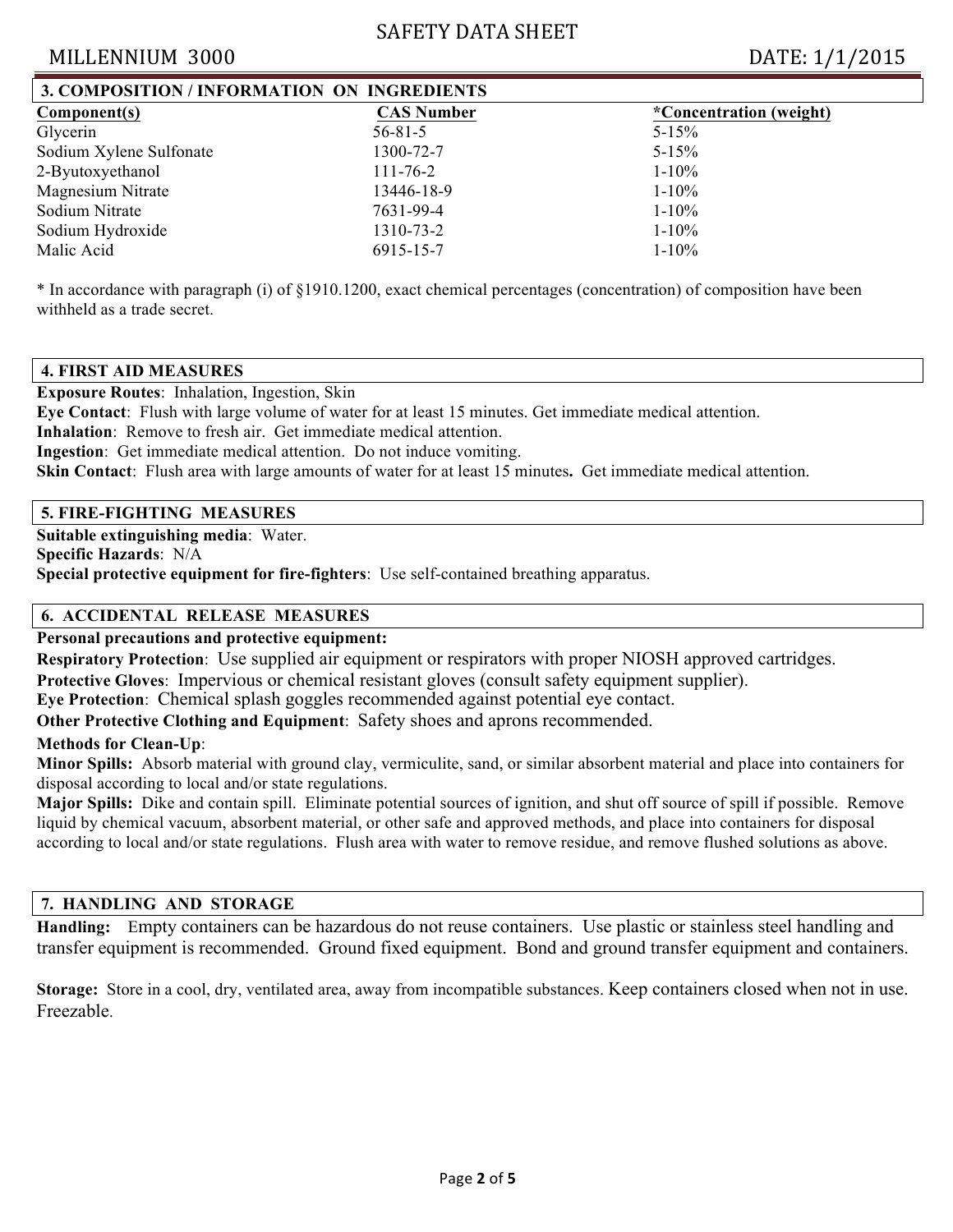# SAFETY DATA SHEET

## MILLENNIUM 3000 DATE: 1/1/2015

| <b>8. EXPOSURE CONTROLS AND PERSONAL PROTECTION</b> |                |                |                      |                 |               |
|-----------------------------------------------------|----------------|----------------|----------------------|-----------------|---------------|
| <b>Exposure Guidelines:</b>                         |                | <b>OSHA</b>    | <b>ACGIH</b>         | <b>ACGIH</b>    | <b>OTHER</b>  |
| <b>COMPONENT</b>                                    | CAS No.        | <b>PEL/TWA</b> | <b>TLV/TWA</b>       | <b>TLV/STEL</b> | <b>RATING</b> |
| Glycerin                                            | $56 - 81 - 5$  | 15mg/m3        | 10mg/m3              |                 |               |
| Sodium Xylene Sulfonate                             | 1300-72-7      | N/E            | N/E                  |                 |               |
| 2-Byutoxyethanol                                    | $111 - 76 - 2$ | $25$ ppm(skin) | $20ppm(\text{skin})$ |                 |               |
| Magnesium Nitrate                                   | 13446-18-9     | N/E            | N/E                  |                 |               |
| Sodium Nitrate                                      | 7631-99-4      | N/E            | N/E                  |                 |               |
| Sodium Hydroxide                                    | 1310-73-2      | 2mg/m3         | 2mg/m3               |                 |               |
| Malic Acid                                          | 6915-15-7      | N/E            | N/E                  |                 |               |

Significant potential for dermal (skin) absorption.

**Exposure Controls**:Avoid open electrical sources near product vapor areas.

#### **Personal Protection Equipment:**

**Eyes**:Chemical splash goggles recommended.

**Skin and body:** Impervious or chemical resistant gloves (consult safety equipment supplier).

**Respiratory**:Ventilation in work area should be sufficient to maintain atmosphere with vapor level below lowest listed TLV. If TLV's are exceeded, use a respirator with appropriate NIOSH approved cartridges or supplied air equipment.

## **9. PHYSICAL AND CHEMICAL PROPERTIES**

**Appearance**: Blue-green liquid. **Odor**: Mild Ether odor. **pH**: 4.0 **Melting Point**: N/A **Boiling Point**: 212° F **Flash Point**: (Tag Closed Cup Method) > 142° F **Flammable Limits**: **LEL**: N/A **UEL**: N/A **Vapor Pressure**: (mmHg) < 1.0 **Vapor Density**: (Air = 1) N/D **Specific Gravity**: (Water = 1) 1.12  $\omega$  68° F **Solubility in water**: Complete **Maximum VOC Content**: 0.45 Lb/Gal (54 Gm/L) **Maximum VOC %**: 6% **Odor Threshold**:N/A **Evaporation Rate**:N/A **Relative Density**:N/A **Partition Coefficient**: **N-Octano/Water:** N/A **Auto-ignition Temperature**:N/A **Decomposition Temperature**:N/A **Viscosity:** N/A

#### **10. STABILITY AND REACTIVITY**

**Chemical Stability**:Stable **Incompatible Materials**:None. **Hazardous Decomposition Products**:None. **Hazardous Polymerization**:Will not occur. **Conditions to Avoid**:Avoid exposure to high heat sources, electrical and welding arcs, open flame and strong oxidizing agents.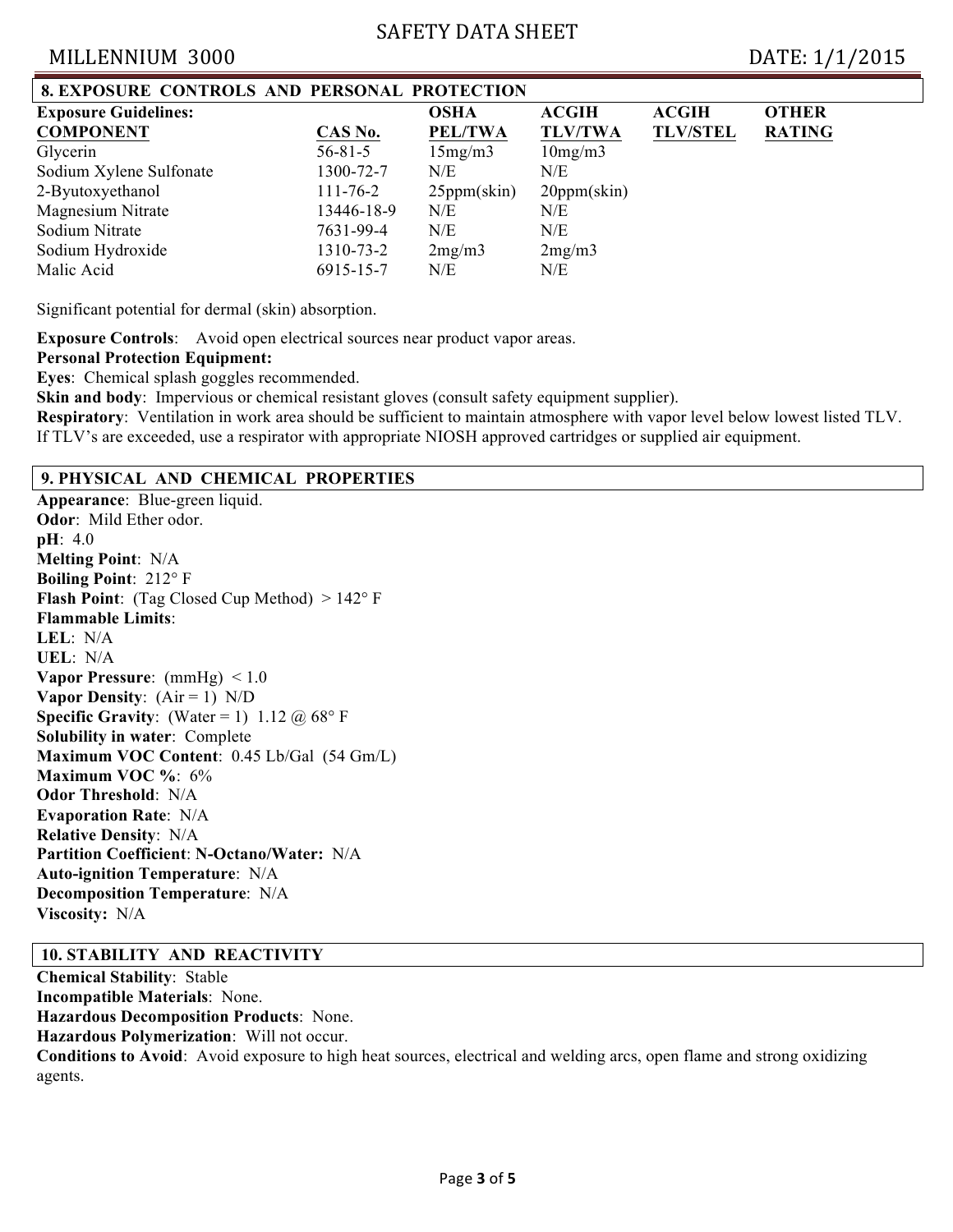# MILLENNIUM 3000 DATE: 1/1/2015

## **11. TOXICOLOGICAL INFORMATION**

## **(ATE) FOR MIXTURE:**

Specific tests have not been conducted on this product. Our evaluations based on information from the ingredients and technical literature. Data for this material has been used to estimate the symptoms and effects of exposure.

**Oral LD50:** LD50 Oral -  $\geq$  5,813 mg/kg **Dermal LD50:** LD50 Dermal -  $\geq$  23,809 mg/kg **Inhalation LC50:** LC50 Inhalation -  $\geq$  238 mg/l **Other information on Acute Toxicity:** No data available

#### **Routes of exposure:** Inhalation, Ingestion, Skin

**Acute:** Overexposure may lead to skin irritation, eye irritation, and central nervous system depression, leading to headaches, nausea and unconsciousness.

**Chronic:** Overexposure in high concentrations may produce central nervous system depression, dermatitis and eye irritation. **Signs and Symptoms of Exposure**:May lead to dizziness, headaches, dermatitis and eye irritation.

**Medical Conditions Aggravated by Exposure:** Preexisting eye, skin, liver, kidney, nerve, blood, testes, or respiratory disorders may be aggravated by exposure.

**Carcinogenicity (NTP, IARC, OSHA**): Components of this product have not shown any evidence of carcinogenicity.

### **12. ECOLOGICAL INFORMATION**

**Ecotoxicity**:No data available **Persistence and degradability**:No data available **Bioaccumulative potential**:No data available **Mobility in the soil**:No data available **Other adverse effects**:No data available

## **13. DISPOSAL CONSIDERATIONS**

#### **Waste disposal methods:**

Dispose of in accordance with all applicable local, state and federal regulations. Do not discharge this product into lakes, streams, ponds or estuaries, oceans, or other waters unless in accordance with the requirements of a National Pollutant Discharge Elimination System (NPDES) permit, and the permitting authority has been notified in writing prior to discharge. Do not discharge this product into sewer systems without previously notifying the local sewage treatment plant authority. For guidance, contact your State Water Board or Regional Office of the EPA.

| <b>14. TRANSPORTATION INFORMATION</b> |               |               |                |  |
|---------------------------------------|---------------|---------------|----------------|--|
| <b>U.S. D.O.T. DESIGNATION</b>        | ID            | <b>HAZARD</b> | <b>PACKING</b> |  |
| Cleaning Liquid. Not Regulated.       | <b>NUMBER</b> | <b>CLASS</b>  | <b>GROUP</b>   |  |

#### **U.N. DESIGNATION**

Same as D.O.T.